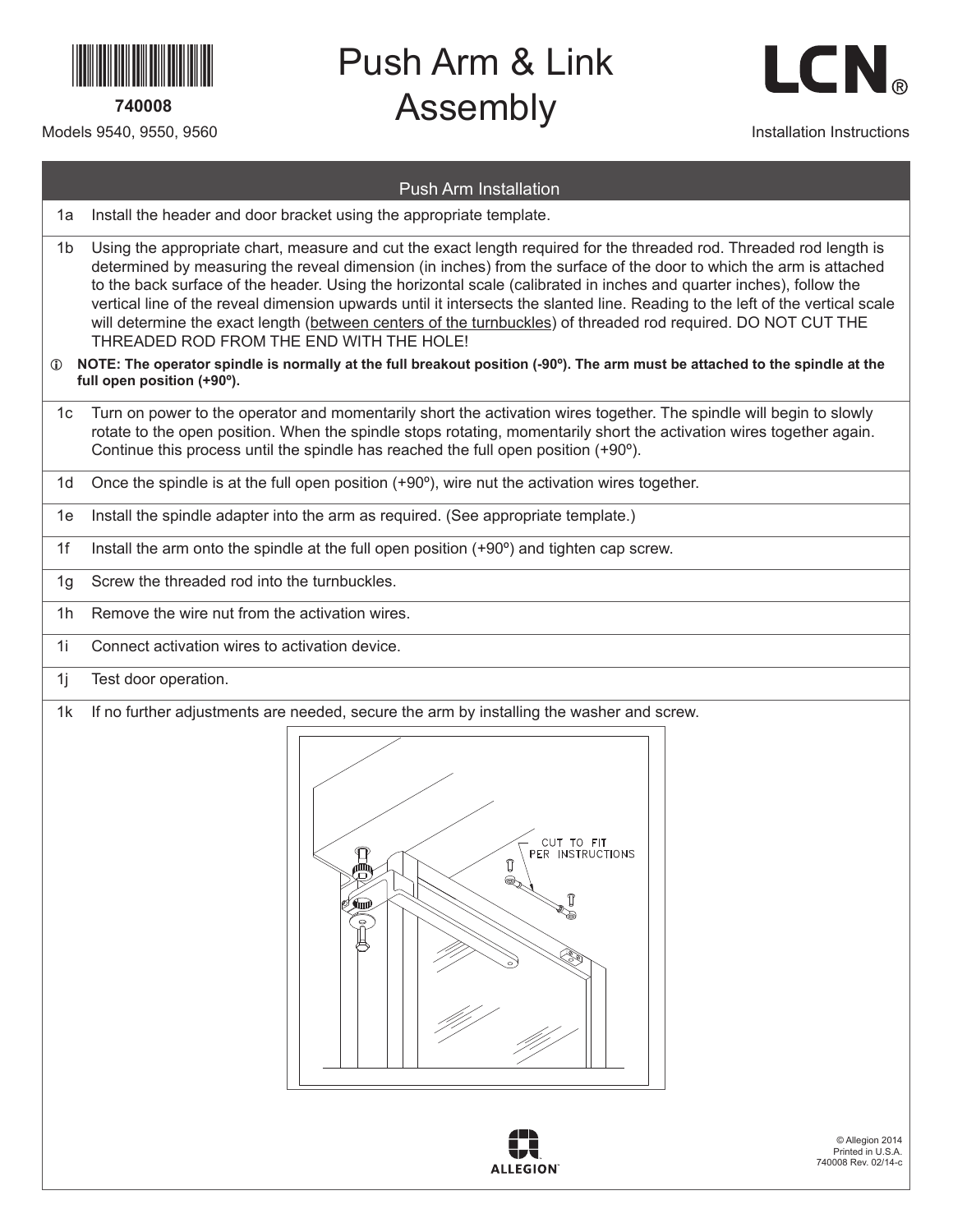## Installation Template Offset Pivoted or Butt Hinged Doors

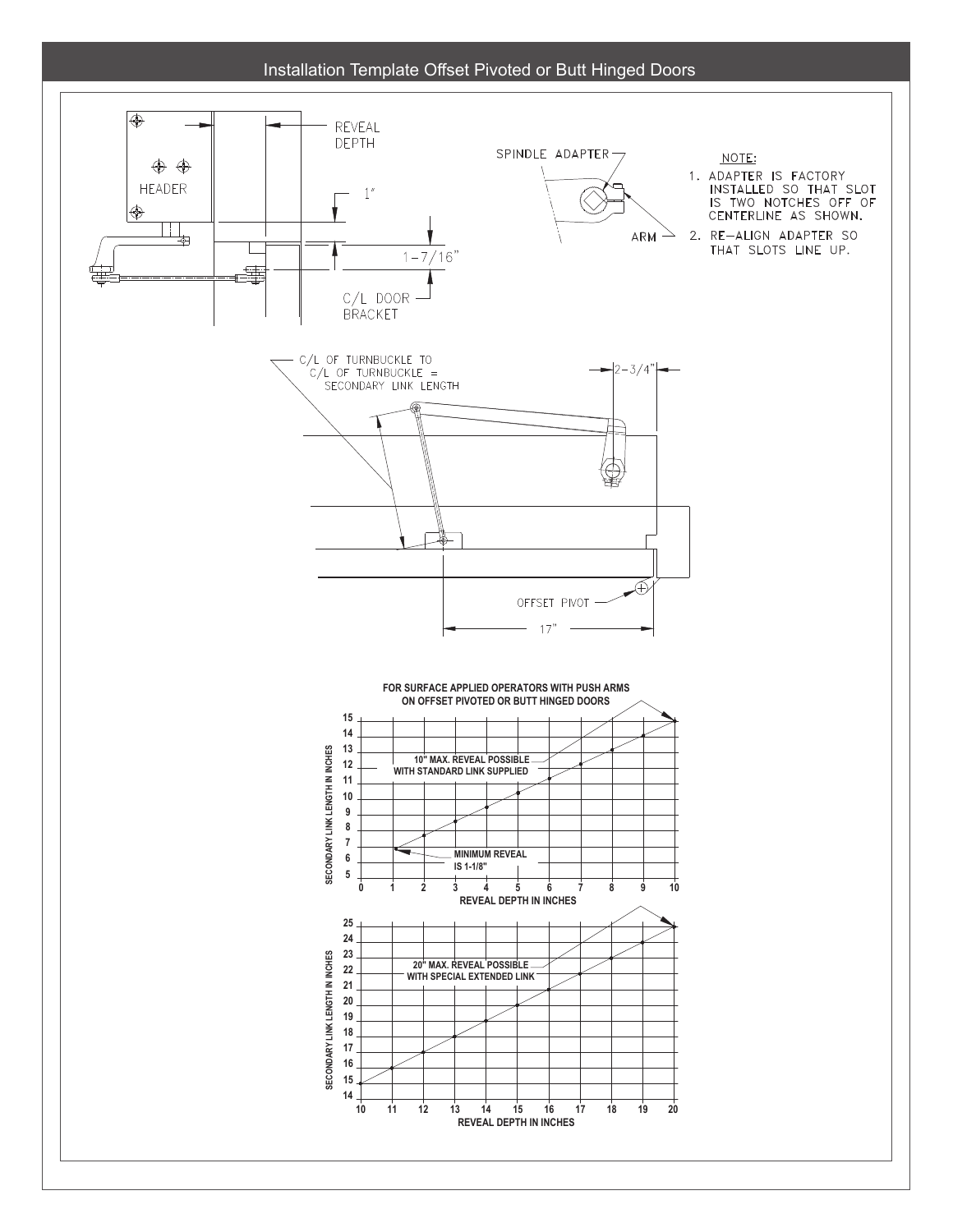## Installation Template 2 3/4" Center Pivoted Doors